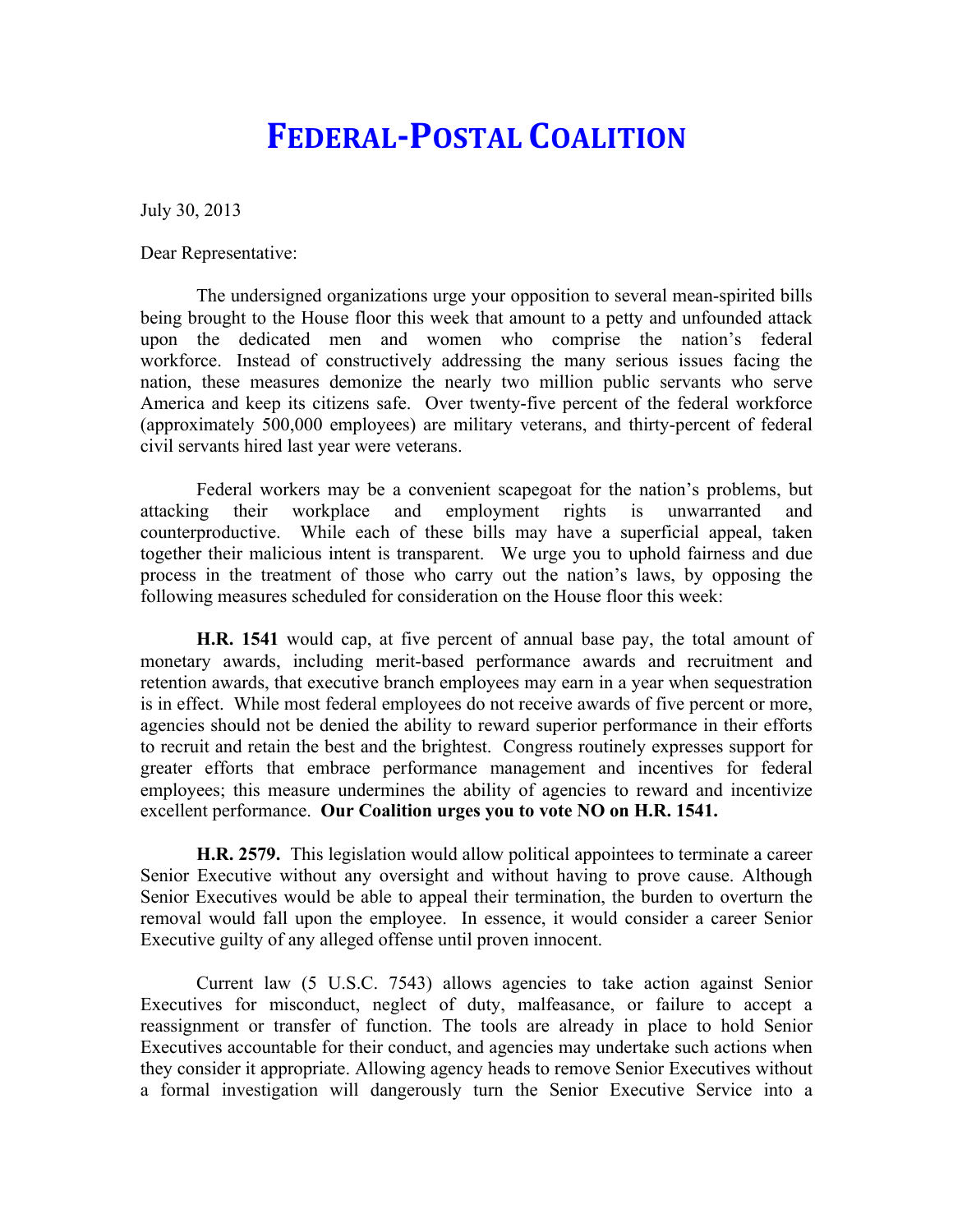politicized body that bends with the political winds, rather than serving the American people free from political influence. **Our Coalition urges you to vote NO on H.R. 2579.**

**H.R. 2565.** This legislation requires the termination from employment of IRS employees who undertake any official action with respect to a taxpayer for the purpose of personal gain or political purpose. The termination procedure denies the same due process protections accorded other federal employees, including review by an independent third party, such as the Merit Systems Protection Board.

Current authority already prohibits and punishes IRS and other government employees from undertaking any official action for personal gain or political purpose. Section 7323 of Title 5 of the U.S. Code restricts political activity by federal employees and 5 USC 2301(b)(8) prohibits employees from using their official authority for the purpose of interfering with or affecting an election. In addition, 5 CFR 2635.702 prohibits the use of public office for private gain.

This bill is being promoted based on the inaccurate narrative that IRS employees acted out of political motivation in reviewing applications for tax exempt status. In fact, the Treasury Inspector General for Tax Administration (TIGTA) has repeatedly testified under oath in numerous Congressional hearings that he found no evidence of political motivation by any IRS employees in his review. In addition, a recent House Oversight and Government Reform Committee hearing revealed that each and every IRS employee interviewed by the Committees on Oversight and Ways and Means attested that he or she was not aware of any political bias by any employee involved in the approval of tax exempt organization applications. Rather, TIGTA found that delays related to tax exempt reviews were the result of mismanagement and the complexity of the standards for granting exemptions. H.R. 2565 has not had a hearing or a mark up in the Ways and Means Committee. **Our Coalition urges you to vote NO on H.R. 2565.**

**H.R. 2711.** This legislation provides that every official interaction by any executive branch employee, whether by telephone or in person, shall be allowed to be recorded by the other party. It also requires that in certain circumstances, these executive branch employees notify the other party of their right to record, or suffer disciplinary action. The legislation raises serious privacy concerns and could seriously undermine law enforcement-related investigations. No exceptions are provided, nor is there any requirement to notify a federal employee that he or she is being tape recorded. Congressional interactions are not covered by the bill. **Our coalition urges you to vote NO on H.R. 2711.** 

Thank you for your consideration of our views.

Sincerely,

American Federation of Government Employees American Federation of State, County and Municipal Employees American Postal Workers Union